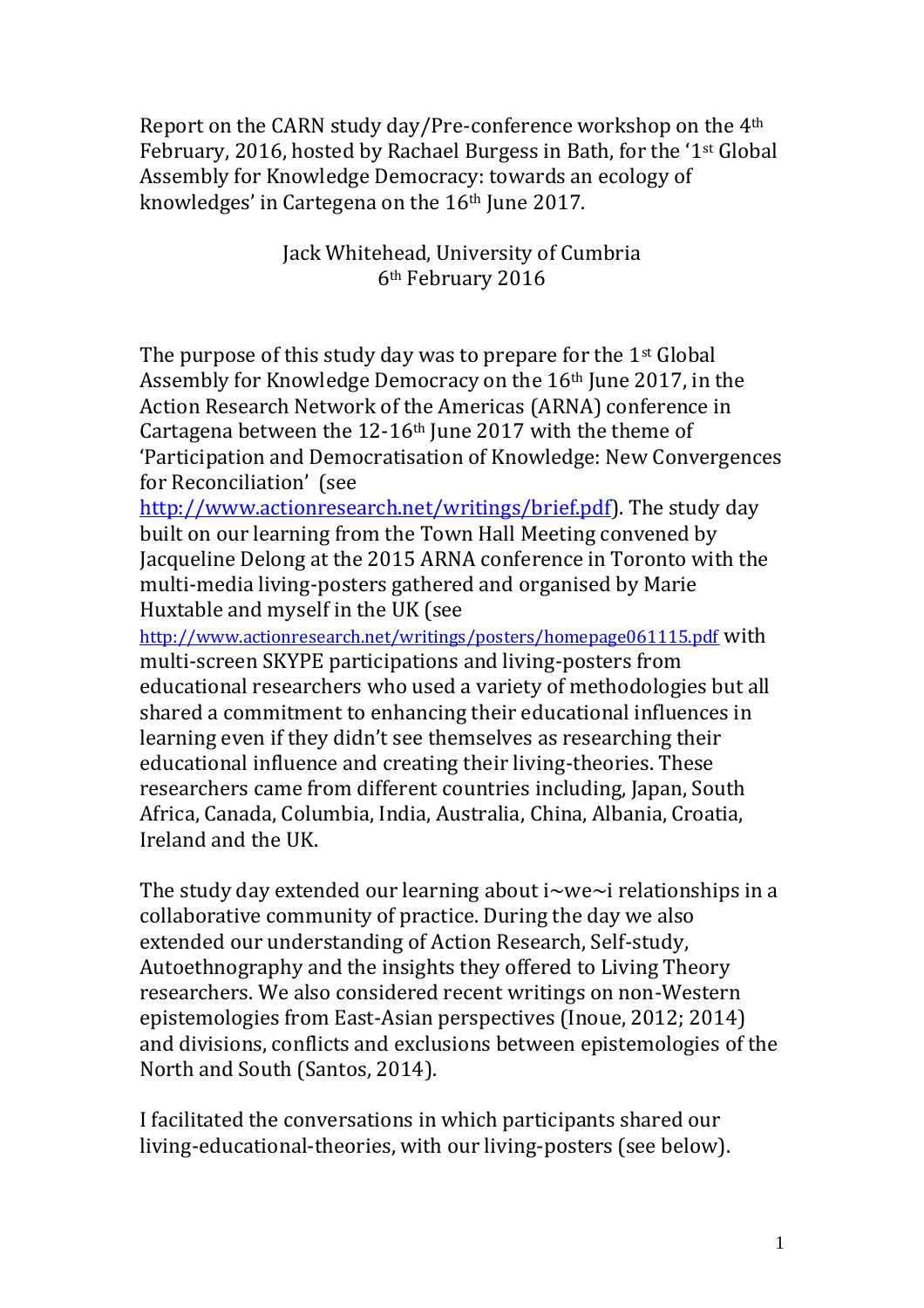Following on from our workshop conversations over the next few months I intend to work with others to demonstrate, before the Global Assembly, how the epistemologies of our Living Theory perspectives transcend exclusions and conflicts of the epistemological categories of North, South, East and West, with the living logics of conversations and explanations of educational influences with values, as explanatory principles, that carry hope for the flourishing of humanity.

Some members of Conversation Café relate the idea of an ecology of knowledges to Bateson's (1987) idea of an ecology of mind and to the idea of natural inclusion or inclusionality which Rayner (2004) describes as a relationally dynamic awareness of space and boundaries that are connective, reflexive and co-creative. We work with a 'process understanding' of both 'I' and 'We' that we represent as 'i~we~i' to emphasise this process and relational understanding in which 'I am because we are' and 'we are because I am'. 'I am because we are' draws insights from the African expression of an 'Ubuntu' way of being (Charles, 2007). 'We are because I am', draws insights from Huxtable's (2016) understandings of 'i~we~i' . I experience a tension in my use of 'I' and 'We'. My use of 'I' can appear as egotistical in the sense of an independent and autonomous 'I' that is failing to recognise the influence and contributions of others. My use of 'We' can appear to be colonising in the sense that I haven't checked with others that I have their agreement for me to include them in my use of 'We'. I continue to engage with this tension in contributing to an ecology of knowledges.

Gadamer's (1975, p. 367) ideas were also brought into the art of our conversation in order to develop a productive conversation:

To conduct a dialogue requires first of all that the partners do not talk at cross purposes. Hence it necessarily has the structure of question and answer. The first condition of the art of conversation is ensuring that the other person is with us. ... To conduct a conversation means to allow oneself to be conducted by the subject matter to which the partners in the dialogue are oriented. It requires that one does not try to argue the other person down but that one really considers the weight of the other's opinion. Hence it is an art of testing. But the art of testing is the art of questioning. For we have seen that to question means to lay open, to place in the open. As against the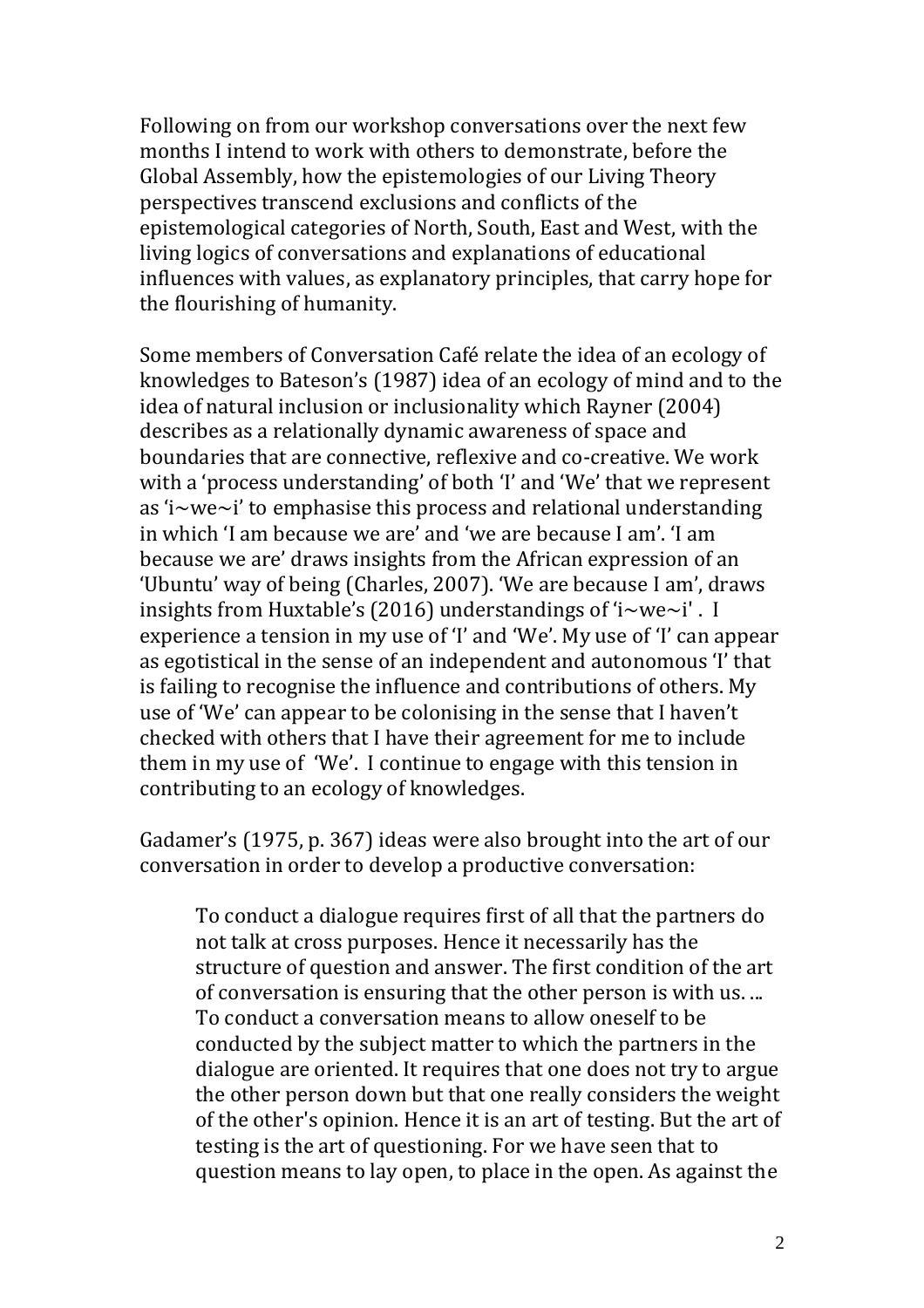fixity of opinions, questioning makes the object and all the possibilities fluid. A person skilled in the 'art' of questioning is a person who can prevent questions being suppressed by the dominant opinion. A person who possesses this art will himself search for everything in favour of an opinion. Dialectic consists not in trying to discover the weakness of what is said, but in bringing out its real strength. It is not the art of arguing (which can make a strong case out of a weak one) but in the art of thinking (which can strengthen objections by referring to the subject matter).

Our conversations in the CARN study day were informed by the collections of living-posters below. You can access all the posters from the following url and access the individual contributions to the various networks.

Bruce Damons in South Africa, Qutoshi Sadruddin in Pakistan and Liz Campbell in Canada, joined us through SKYPE. The recording of their contributions shows how the digital technology helps to give people a virtual presence in a space that transcends geographical distance and impermeable boundaries. Their living-posters below are offered as examples of how technology can also be used to bring people into such a space.

## Sadruddin Quotoshi's poster at:

<http://www.actionresearch.net/writings/posters/qutoshi010217.pdf> focuses on his work in Gilgit-Baltistan, one of the remote areas of Pakistan connecting China with the Karakorum High Way, with his question 'How can I contribute towards developing transformative living theorists in my context?'

## Bruce Damon's poster at

<http://www.actionresearch.net/writings/posters/bruce010217.pdf> . Focuses on his work in the coastal metropole of Nelson Mandela Bay, South Africa, in the Centre for the Community School (CCS). This is an engagement entity within the Faculty of Education at the Nelson Mandela Metropolitan University. The Centre for the Community School works within the public schooling system both peri-urban and rural and specifically with socially and economically marginalized communities. Together with school communities, CCS contributes to enabling every child to reach their full potential.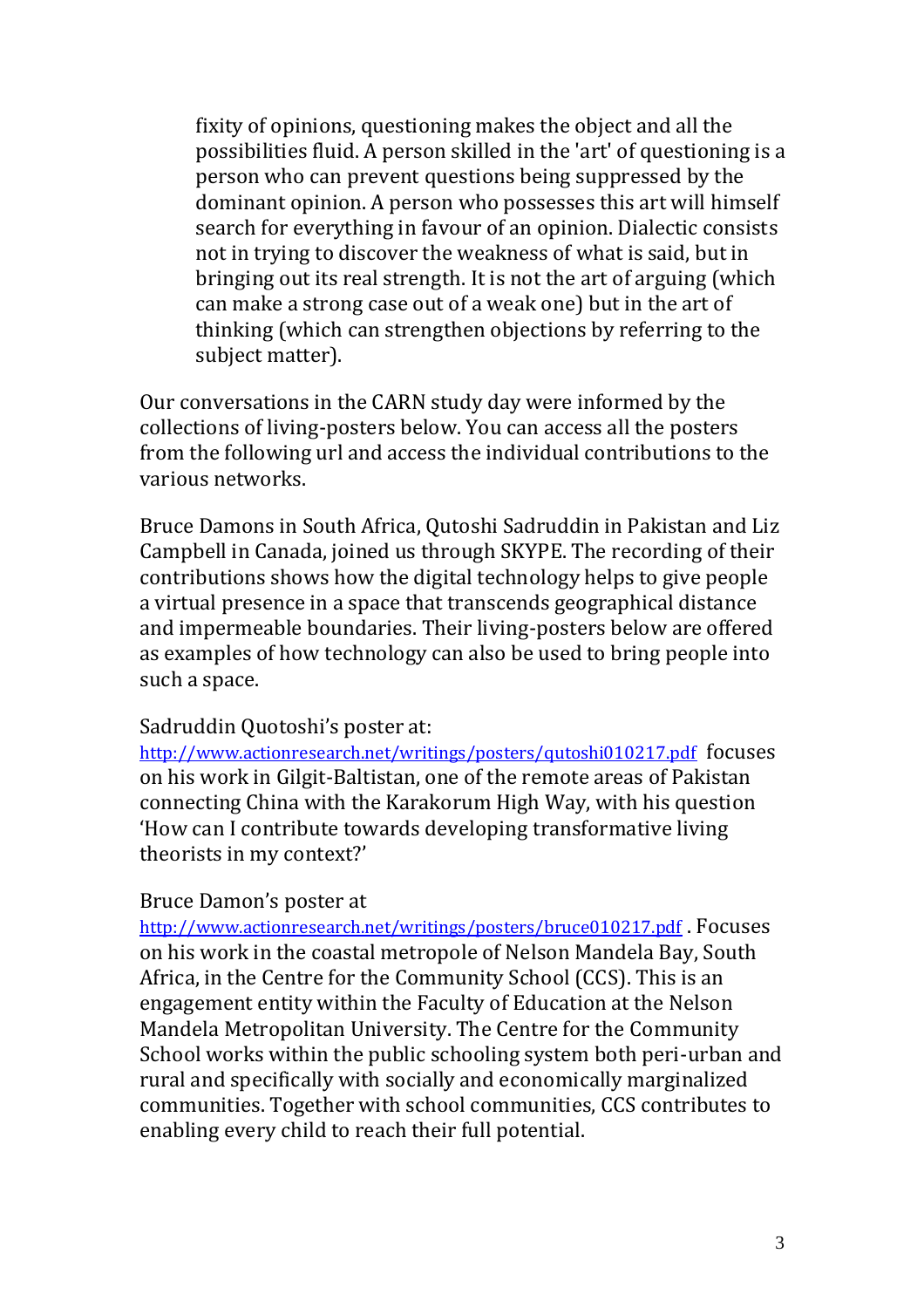## Liz Campbell's poster focuses on her contribution to the Bluewater Action Research Network in Canada at

<http://www.actionresearch.net/writings/barn/barn010217.pdf> .



Liz's doctoral enquiry includes the original idea of 'being loved into learning' as an explanatory principle in the creation of her livingeducational-theory.

This data can be used as evidence, in explaining the educational nature of our conversations through which we are evolving and sharing our contributions to an ecology of knowledges that transcends the divisions and exclusions reinforced by the categories Northern, Southern, Eastern and Western epistemologies.

For example the following still images show the inclusion of others within the space in a way that individuals commented they felt the individuals on SKYPE were present in the room with them.

Sadruddin Qutoshi in Pakistan, Bruce Damons in South Africa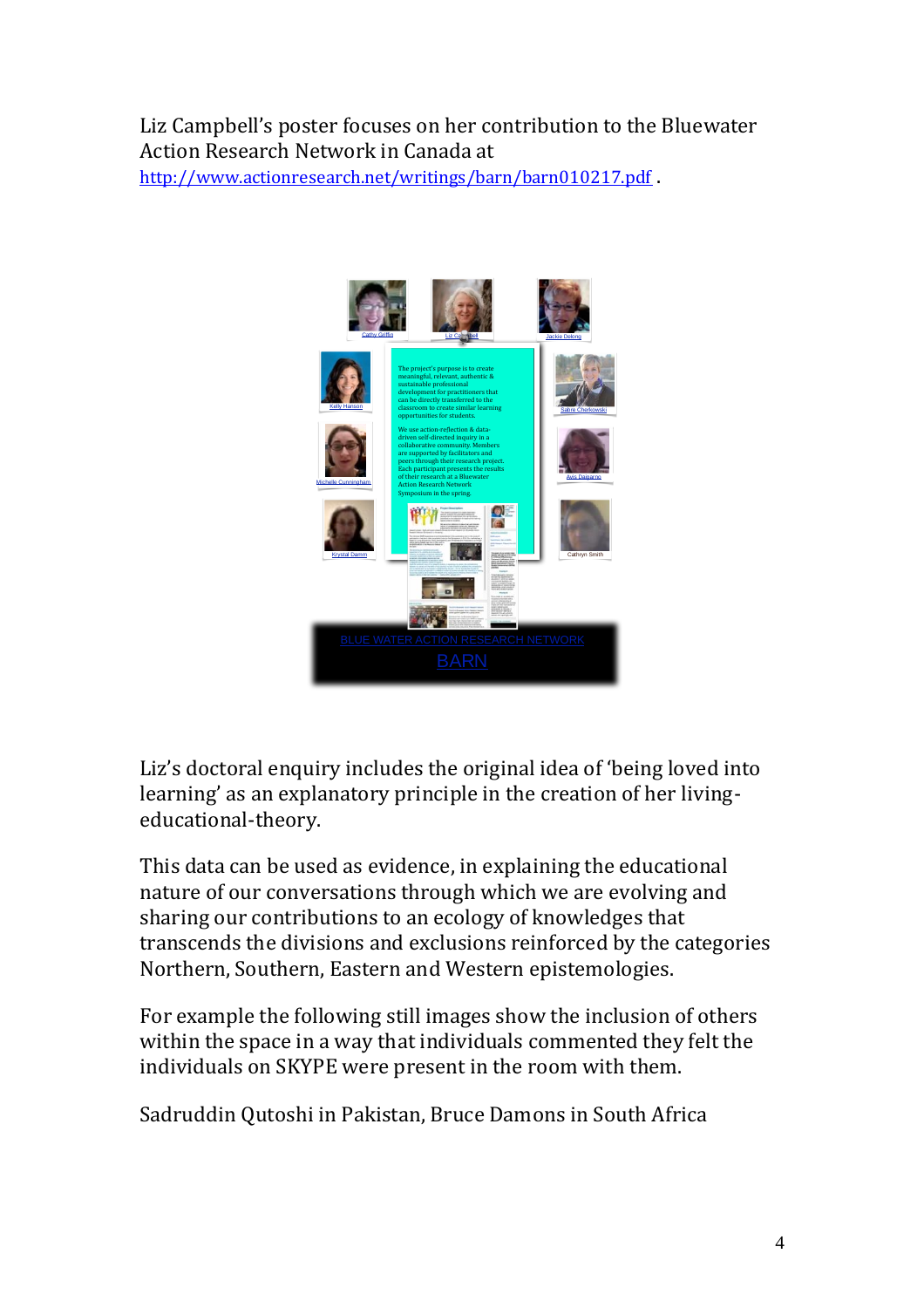

Liz Campbell in Canada with Bruce.



The 4 minute video clip below shows the inclusion of Bruce's contribution to our conversation on the nature of democracy.



<https://www.youtube.com/watch?v=kZBR9eVAsn0>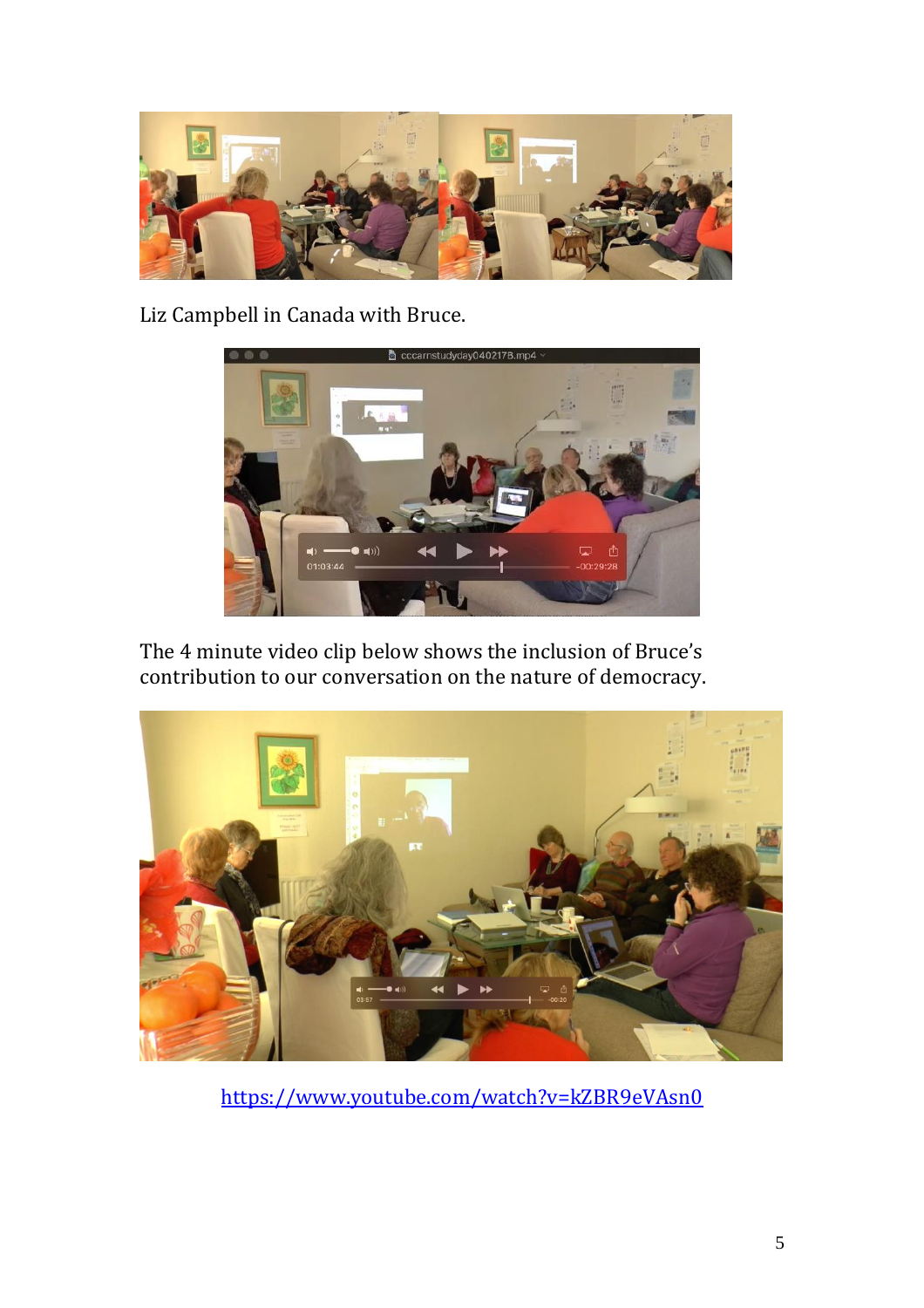On the right of the wall can be seen the living-posters of members of Conversation Café with a poster of Margaret Wadsley. Margaret came down from Edinburgh from an Adlerian Research group convened by Robyn Pound (who also arranged the lunch for the day). Our hostess Rachael Burgess provided the space as a community space and had printed off the posters and displayed them on the wall. You can access each individual poster by opening the url <http://www.actionresearch.net/writings/posters/conversationcafe010217.pdf> And clicking on the individual contributions:

**William House** 

Community action.

holistic medicine

**CONVERSATION** CAFF The Conversation Cafe research support group

has been meeting early in the morning weekly for

many years at venues in and around Bath, UK. Members have joined, left and returned as their

have helped to create a consistently vibrant,



Academic & practitioner educational



Marie Huxtable Passion-led learning



Andrew Henon Socially engaged art



Shelagh Hetreed Scarred identities. marginalis communities



**Robyn Pound** 

Alongsidances

health visiting

provision

sensory impairment



Deborah Jane love, justice lifelong learning



Sandham-Bains Carer, health



**Rachel Burgess** 







learning of others and the learning of the social Kate Kemp Listening, loving, laughing,



Wellbeing into Elderhood

visiting, CPD Members of the Conversation Cafe research group, some of whom you can see above, share a common passion

to contribute to the flourishing of humanity through researching our practice to improve it, making public valid accounts of our living-theories and spreading knowledge of the transformational and life-affirming and life-enhancing possibilities Living Theory research offers.

Ninal Harriccon Authentic leadership school practice



**Lynn Spurrell** Coaching, change



Sonia Hutchison



supporting our individual and collective efforts to contribute to the flourishing of humanity by researching our practice to improve it and offer valid accounts of our explanations of our educational influence in our own learning, the

Chris Jones

Empowering

leadership, inclusion



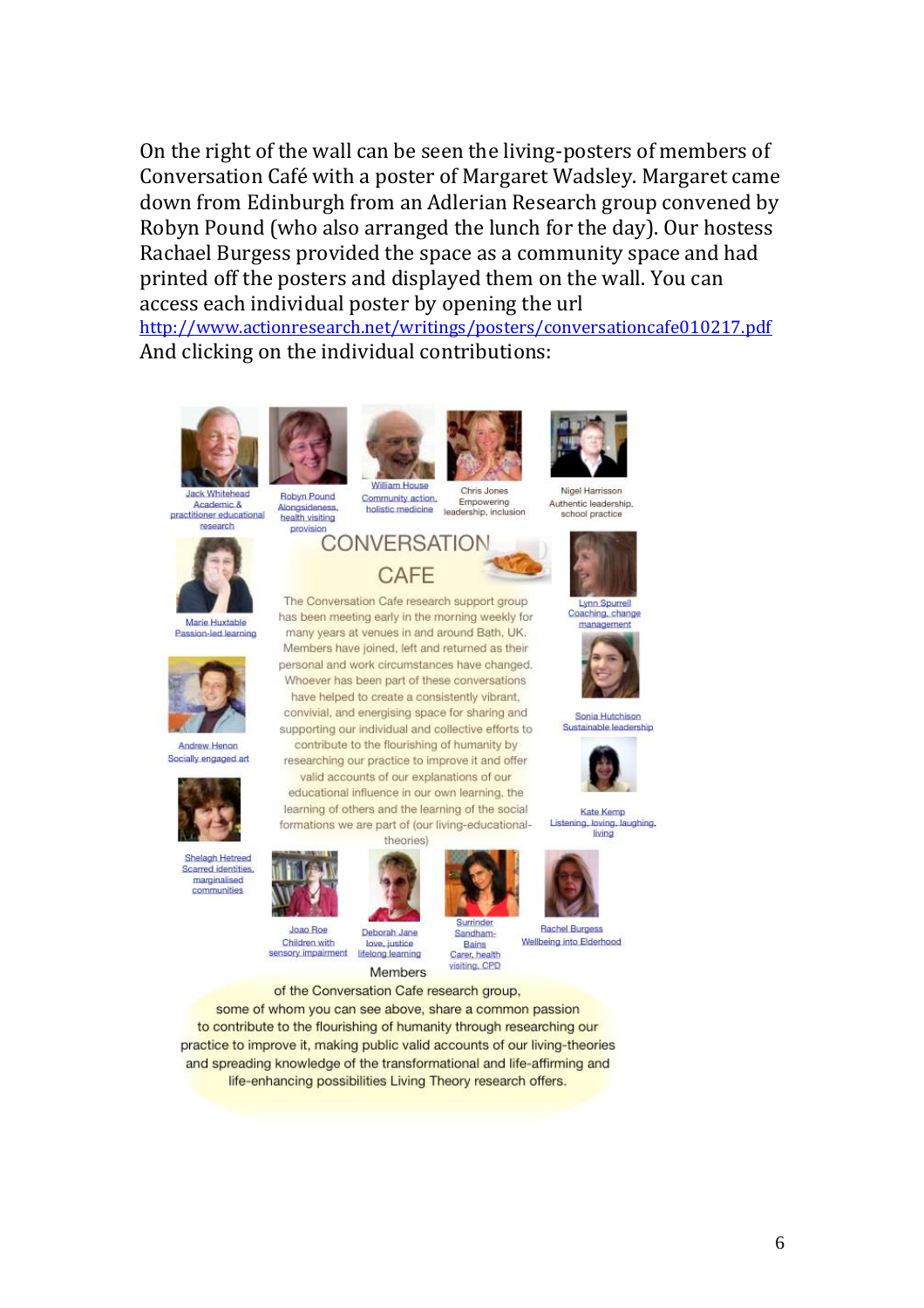Each individual with their living-poster exists within a network of i~we~i relationships between other individuals, groups and communities shown on the following homepage of living-posters: <http://www.actionresearch.net/writings/posters/homepage010217.pdf>



One connection we are making to the ideas of de Sousa Santos (2014) on 'Justice against Epistemicide' is through the idea coined (with some humour) by Peter Mellett of 'Pan-epistemegenesis'. The term is used to mean a global movement that is focused on the creation (or birth) of knowledges. Whilst we understand de Sousa Santos' focus on justice against epistemicide (Whitehead, 2016) we go further by holding ourselves to account to research our efforts to live our values that carry hope for the flourishing of humanity, as fully as possible. These values have unique expression in an individual's practice. They form the explanatory principles of each of us in our explanations of educational influence. These explanations are our individual livingtheories. As we share our living-theories (Whitehead, 1989) we can contribute to Living Theory research as a social movement that is committed to enhancing the flow of values and understandings that carry hope for the flourishing of humanity.

In the centre of the homepage of living-posters are the details of how you can contribute your own as we move towards the 1st Global Assembly for Knowledge Democracy: towards an ecology of knowledges, in Cartagena on the 16<sup>th</sup> June 2016 at the end of the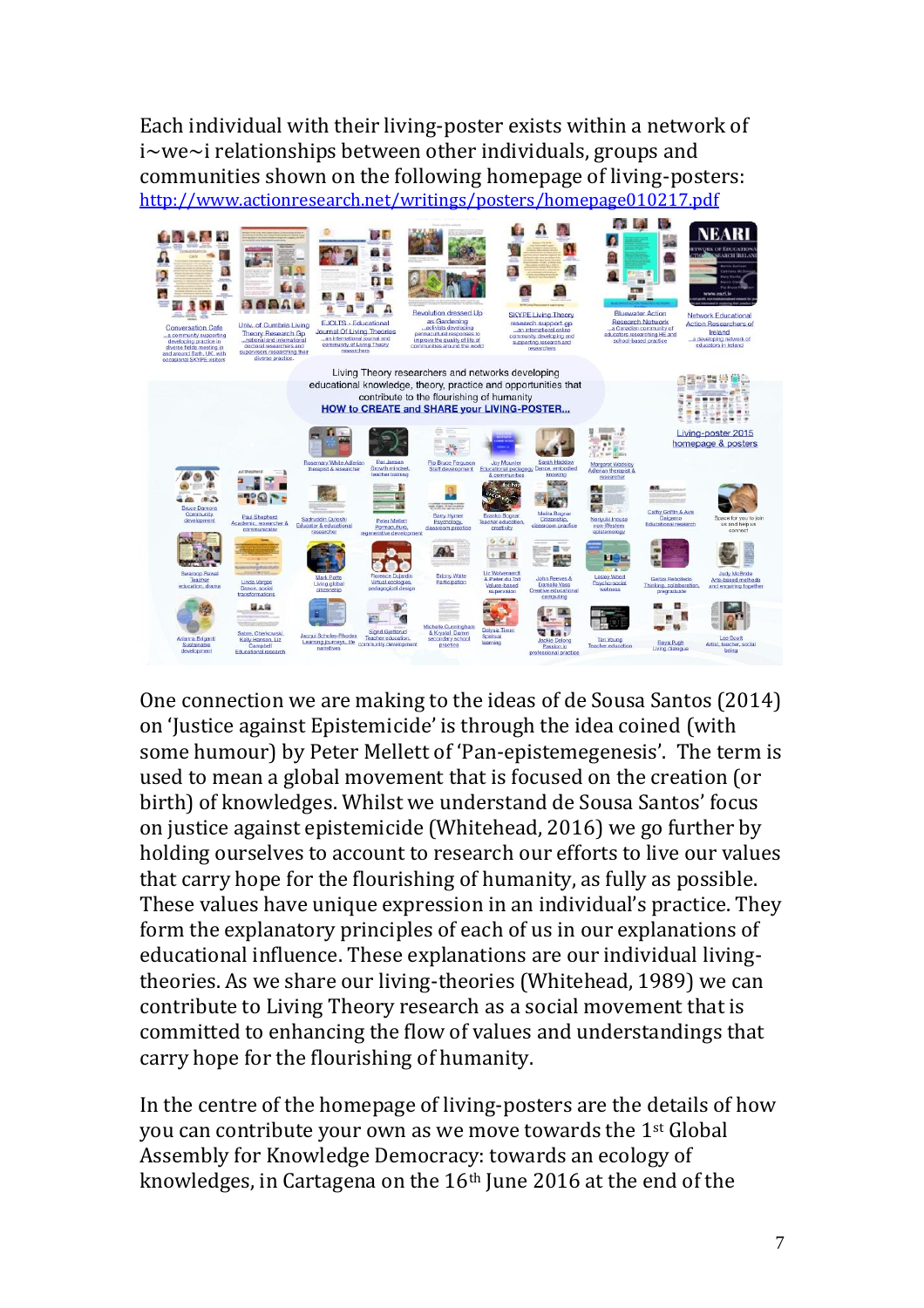2017 Action Research Network of the Americas conference 12-16 June with the theme of 'Participation and Democratisation of Knowledge: New Convergences for Reconciliation'

In a note about the pre-conference workshops for the 1st Global Assembly Lonnie Rowell, a co-chair, suggests that we might address the following questions – here are the beginnings of some tentative anwers.

• *What knowledge ecologies are appropriate/recognized for our context? And why?*

I think that a range of knowledge ecologies are appropriately recognised for our context. These include the ecology of knowledges described by de Sousa Santos (2014) and Inoue (2012, 2014). They include the knowledge ecologies offered by participants in the above workshop with the virtual presences of their living-posters. They include Cairns, H. & Harney, I, B. (2014) Four Circles – Customs that are Law in an Aboriginal Cosmoscape: Justice, Mercy and survival in Bill Harney's Imulun Wardaman Aboriginal Spiritual Law. (A Northern Australian People with their Intellectual World of Law in the Four Circles Tradition.) Published by Alan Mogridge of Excell Printing Group, Merimbula; Australia - see

<http://www.hughcairns.com.au/>

and

<http://www.actionresearch.net/writings/cairnsharneyimulun020916.pdf> .

They also include Lee, C. & Rochon, R. (2009) 2010 AERA Annual Meeting Theme: Understanding Complex Ecologies in a Changing World.

One reason that these knowledge ecologies are appropriate for our context of encouraging knowledge democracy is that they are different ways of knowing with their units of appraisal, their standards of judgement and the living logics that distinguished different forms of rationality.

• *How can we (do we) address the democratization of knowledge within our teaching and research?*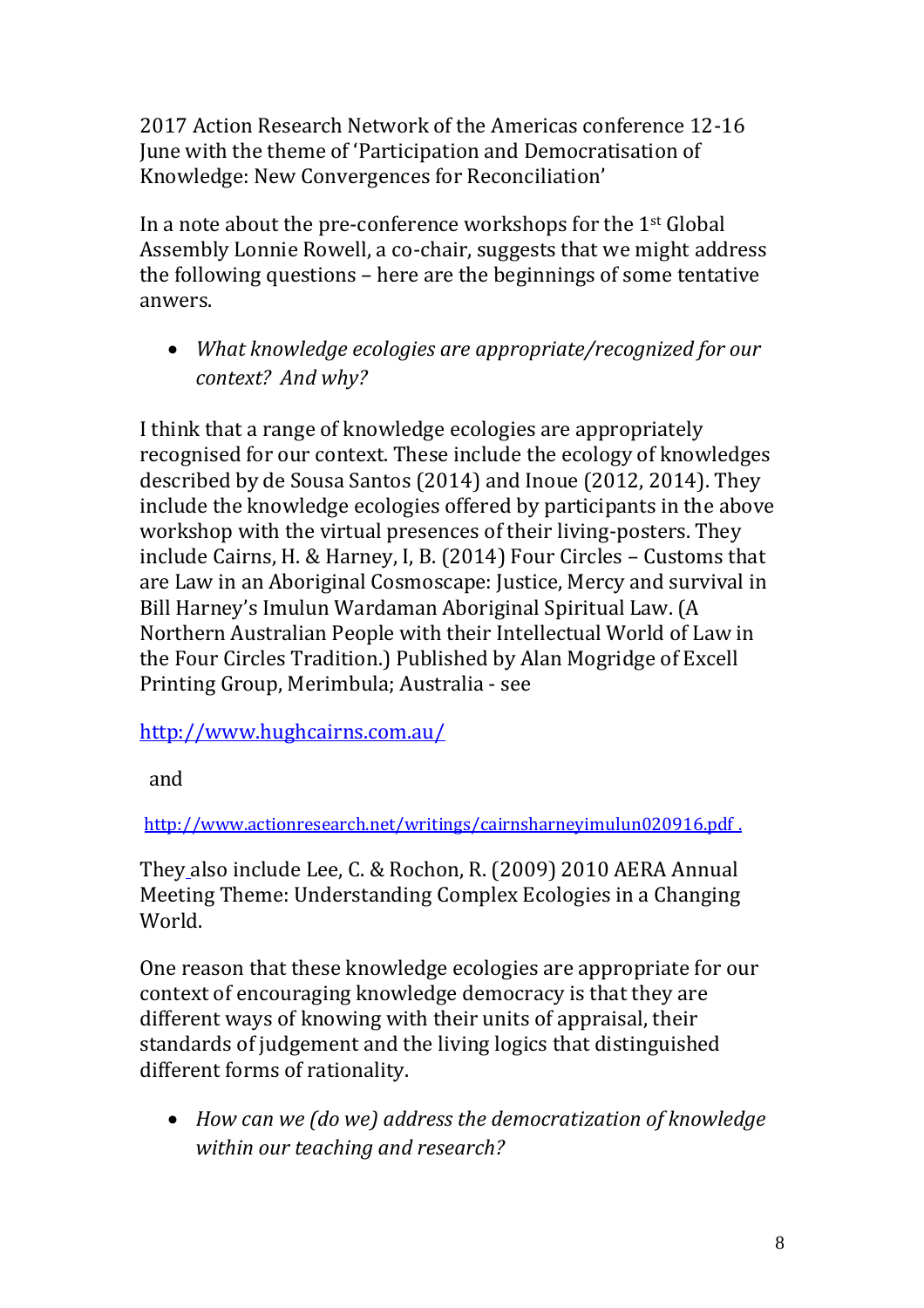I like the way Moira Laidlaw has done this in The Democratising Potential of Dialogical Focus in an Action Enquiry see: <http://www.tandfonline.com/doi/pdf/10.1080/0965079940020207?needAccess=true>

• *What are the political and pragmatic implications of knowledge democratization? What principles/philosophies might inform them?*

I engaged with, and analysed, some of these implications in 'The Growth of Educational Knowledge: Creating your own living educational theories'. Retrieved 7 February 2017 from <http://www.actionresearch.net/writings/jwgek93.htm>

I think it likely that knowledge democratization will need to engage with the ideas in

Whitehead, J. & Rayner, A. (2006) *From Dialectics to Inclusionality A naturally inclusive logic for environmental and educational accountability.* Retrieved 7 February 2017 from <http://www.actionresearch.net/writings/jack/arjwdialtoIncl061109.pdf>

• *What research methodologies might advance such knowledge?*

I think that insights from Living Theory research, Action Research, Narrative Inquiry, Case Study, Grounded Theory, Phenomenology, Ethnography and Autoethnography can be shown to be contributing to the advancement of such knowledge.

Lonnie also suggests that each workshop could compile a composite paper to feed into the Assembly. I'll see if the participants in the 4th February workshop will be willing to work on this.

## **References**

Bateson, G. (1987) *Steps to an ecology of mind*. London; Jason Aronson Inc.

Charles, E. (2007) *How Can I Bring Ubuntu As A Living Standard of Judgement Into The Academy? Moving Beyond Decolonisation Through Societal Reidentification And Guiltless Recognition.* Retrieved 7 February 2017 from

<http://www.actionresearch.net/living/edenphd.shtml>